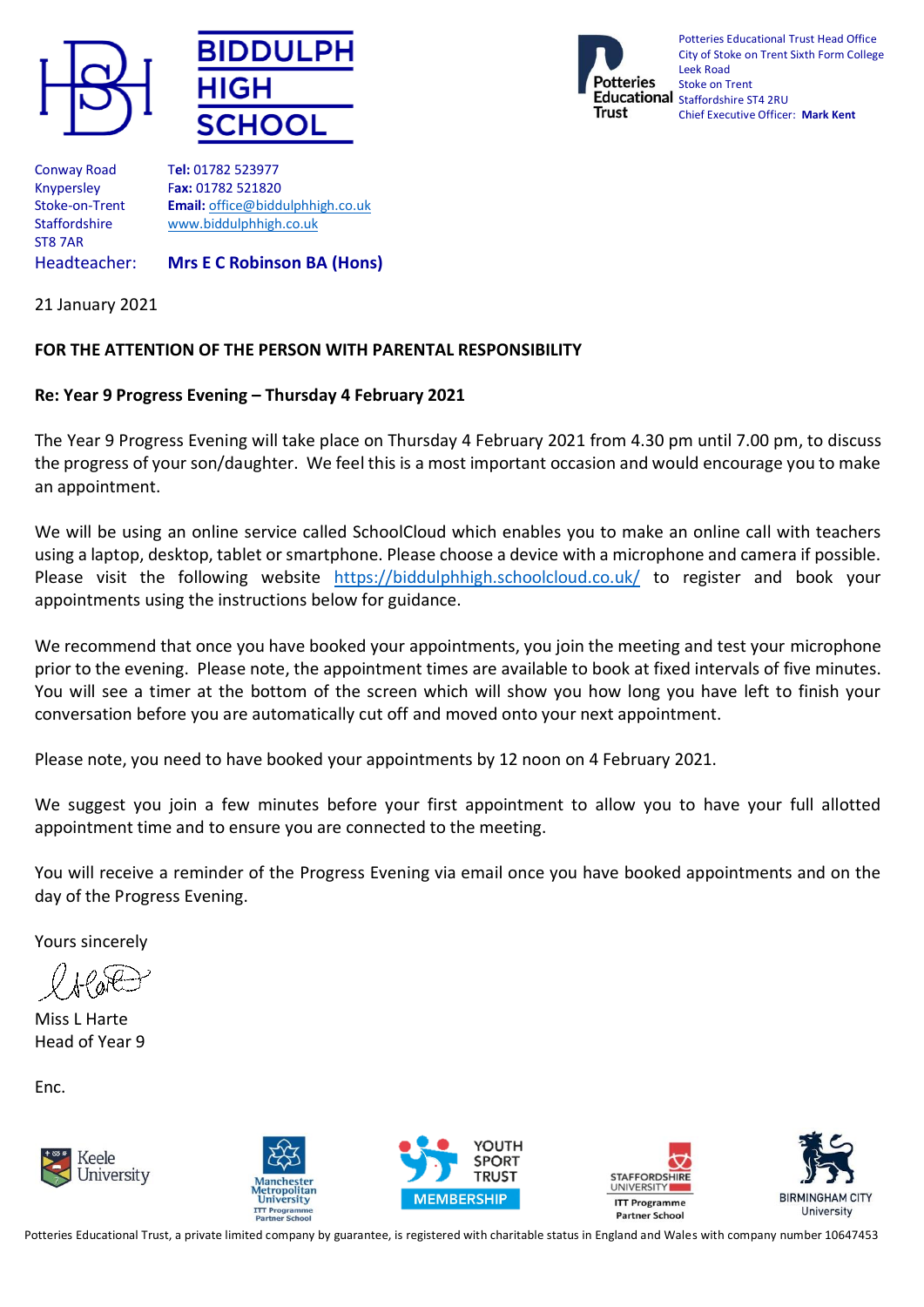## **Progress Guide for Booking Appointments**

<https://biddulphhigh.schoolcloud.co.uk/>

| <b>Your Details</b>                                                                                                      | Step 1: Login                                                                 |
|--------------------------------------------------------------------------------------------------------------------------|-------------------------------------------------------------------------------|
| <b>First Name</b><br>Title<br>Surname                                                                                    | Fill out the details on the page then click the Log In button.                |
| * Rachael<br>Abbot<br>Mrs                                                                                                |                                                                               |
| Email<br><b>Confirm Email</b><br>rabbot4@gmail.com<br>rabbot4@gmail.com                                                  | You must enter your details and your child's legal first name as we have it   |
|                                                                                                                          |                                                                               |
| <b>Student's Details</b>                                                                                                 | on our system at school. If you incur a problem, please call us.              |
| <b>Date Of Birth</b><br><b>First Name</b><br>Surname                                                                     |                                                                               |
| $20 + 34y$<br>$\cdot$ 2000 $\cdot$<br>Ben<br>Abbot                                                                       | A confirmation of your appointments will be sent to the email address you     |
| Log in                                                                                                                   |                                                                               |
|                                                                                                                          | provide.                                                                      |
|                                                                                                                          |                                                                               |
|                                                                                                                          | <b>Step 2: Select Progress Evening</b>                                        |
| <b>Parents' Evening</b>                                                                                                  |                                                                               |
| Click a date to continu<br>This parents' evening is an opportunity to meet                                               |                                                                               |
| your child's teacher. Please enter the school via<br>the main entrance and sign in at reception.<br>Thursday, 16th March | Year 9 Progress Evening - Thursday 4 February 2021                            |
| Open for bookings                                                                                                        |                                                                               |
| Friday, 17th March<br>Open for bookings                                                                                  |                                                                               |
|                                                                                                                          |                                                                               |
| I'm unable to attend                                                                                                     |                                                                               |
|                                                                                                                          |                                                                               |
|                                                                                                                          | <b>Step 3: Select Booking Mode</b>                                            |
| Choose Booking Mode                                                                                                      |                                                                               |
|                                                                                                                          |                                                                               |
| Select how you'd like to book your appointments using the option below, and then hit Next                                | Choose Automatic if you'd like the system to suggest the shortest possible    |
| Automatic<br>Automatically book the best possible times based on your availability                                       | appointment schedule based on the times you're available to attend. To pick   |
| O Manual                                                                                                                 |                                                                               |
| Choose the time you would like to see each teacher                                                                       | the times to book with each teacher, choose Manual. Then press Next.          |
|                                                                                                                          |                                                                               |
|                                                                                                                          | We recommend choosing the automatic booking mode when browsing on a           |
|                                                                                                                          |                                                                               |
|                                                                                                                          | mobile device.                                                                |
|                                                                                                                          |                                                                               |
| <b>Choose Teachers</b>                                                                                                   | <b>Step 4: Choose Teachers</b>                                                |
|                                                                                                                          | If you chose the automatic booking mode, drag the sliders at the top of the   |
| If there is a teacher you do not wish to see, please untick them before you continu                                      | screen to indicate the earliest and latest you can attend.                    |
| Ben Abbot                                                                                                                |                                                                               |
| Mrs A Wheele<br>Mr J Brown                                                                                               |                                                                               |
|                                                                                                                          | Select the teachers you'd like to book appointments with. A green tick        |
|                                                                                                                          | indicates they're selected. To de-select, click on their name.                |
|                                                                                                                          |                                                                               |
|                                                                                                                          |                                                                               |
|                                                                                                                          |                                                                               |
|                                                                                                                          | <b>Step 5b (Manual): Book Appointments</b>                                    |
|                                                                                                                          | Click any of the green cells to make an appointment. Blue cells signify where |
|                                                                                                                          |                                                                               |
| Mr J Brown<br><b>Miss B Patel</b><br><b>Mrs A Wheeler</b>                                                                | you already have an appointment. Grey cells are unavailable.                  |
| SENCO (A2)<br>Class 10E (H3)<br>Class 11A (L1)<br>Andrew<br>Ben<br>Ben                                                   |                                                                               |
| $\heartsuit$<br>$\bigcirc$<br>Ø                                                                                          | To change an appointment, delete the original by hovering over the blue box   |
|                                                                                                                          |                                                                               |
| 16:30                                                                                                                    | and clicking Delete. Then choose an alternate time.                           |
| 16:40                                                                                                                    |                                                                               |
| $\pm$<br>16:50                                                                                                           | You can optionally leave a message for the teacher to say what you'd like to  |
| $\ddot{}$<br>17:00                                                                                                       | discuss, or raise anything beforehand.                                        |
|                                                                                                                          |                                                                               |
|                                                                                                                          |                                                                               |
|                                                                                                                          | Once you're finished booking all appointments, at the top of the page in the  |
|                                                                                                                          | alert box, press click here to finish the booking process.                    |
|                                                                                                                          |                                                                               |
|                                                                                                                          |                                                                               |











Potteries Educational Trust, a private limited company by guarantee, is registered with charitable status in England and Wales with company number 10647453